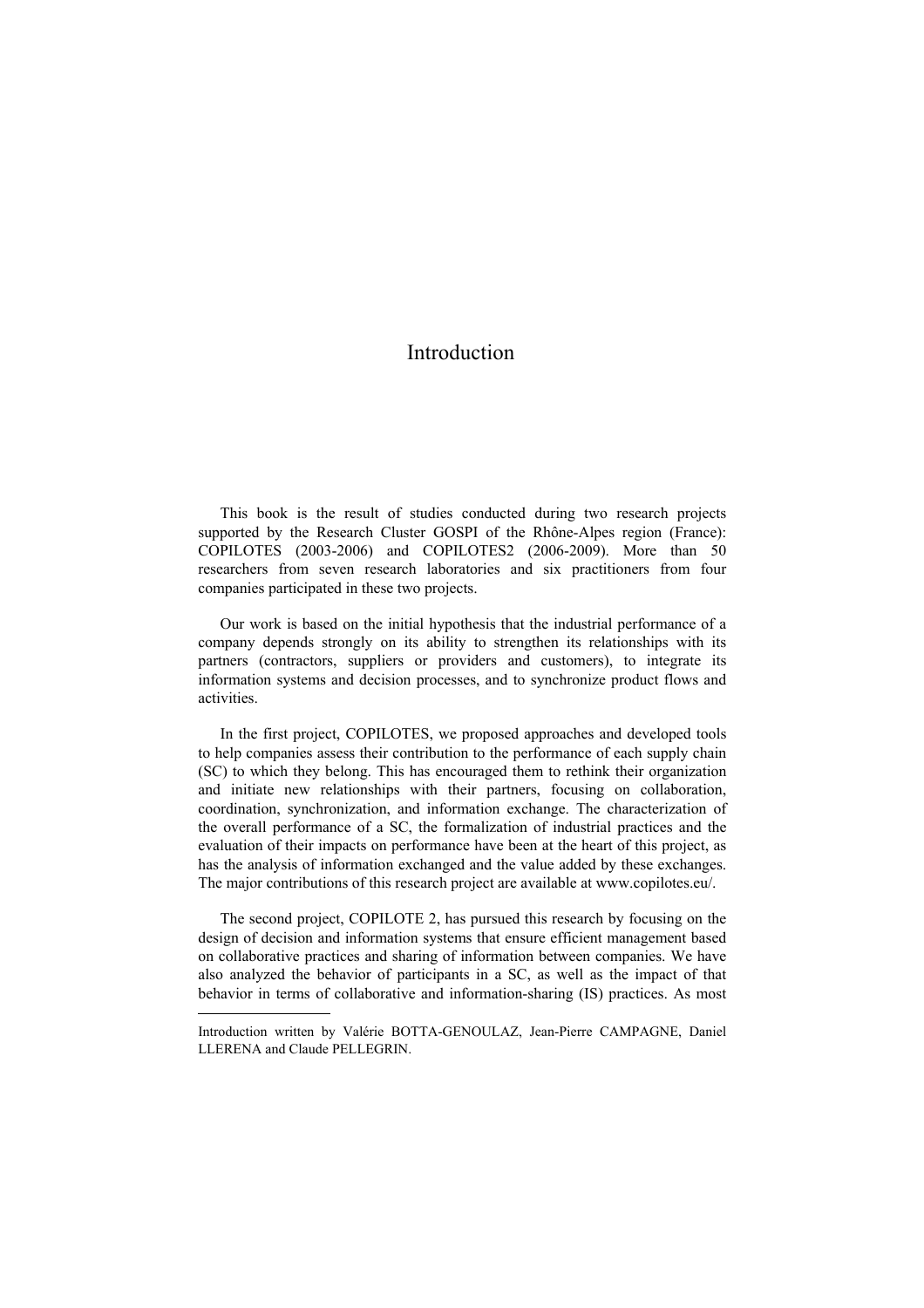# xii Collaboration, Alignment and Coordination

SCs are composed of autonomous agents with their own objectives, this may cause biases in both collaborative practices and shared information, affecting local and global performance. Mechanisms of coordination, inter-organizational strategic alignment and strategic behavior have been the key focus of this second project.

The management of dependencies between members of a supply-chain is an aim common to both research projects. According to Malone and Crowston [MAL 99], using a resource produced by another entity, using the same resource in multiple entities, or collectively producing a single resource from multiple entities, constitutes three basic dependencies. These dependencies – flow dependency, sharing dependency and fit dependency – require coordination. For these authors, coordination is "the act of managing dependencies between entities and the joint effort of entities working together towards mutually defined goals" [MAL 94]. This book aims to deal with supply-chain coordination mechanisms: IS, information systems alignment, cooperation, collaboration, integration, etc. However, as Arshinder *et al*. [ARS 08] argue, despite the consensus on Malone and Crowston's definition in the supply-chain literature, there are various perspectives on how to link the concepts of collaboration, cooperation, information systems alignment, integration, and supply-chain (SC) coordination. In this book we therefore adopt Arshinder *et al*.'s broad perspective on SC coordination, which has the advantage of including more elaborate coordination frameworks (for example, Simatupang *et al*.'s taxonomy of coordination modes in a supply-chain [SIM 02]). Based on their approach [ARS 08], we consider the following premises:

– "SC coordination" is a term encompassing cooperation (joint operation), collaboration (working jointly), and integration (combining into an integral whole). It also involves information systems alignment (jointly expanding the information structure beyond the boundaries of each supply-chain member).

– These elements (cooperation, collaboration, information systems alignment, integration) are complementary to each other. They constitute coordination mechanisms to manage interdependencies among supply-chain members.

– The use of these coordination mechanisms depends on complexity and uncertainty: the complexity of supply-chain activities for which efforts are required in order to achieve common goals; the uncertainty and complexity of decisionmaking regarding logistics operations; uncertainty on the behavior of supply-chain members due to entities that are separated in a supply-chain; etc.

– The value of SC coordination can be captured through control variables that measure the improvement of SC performances and need to be shared between SC members.

The question of the value of SC coordination is at the very core of this book. A need for coordination mechanisms arises from interdependencies between the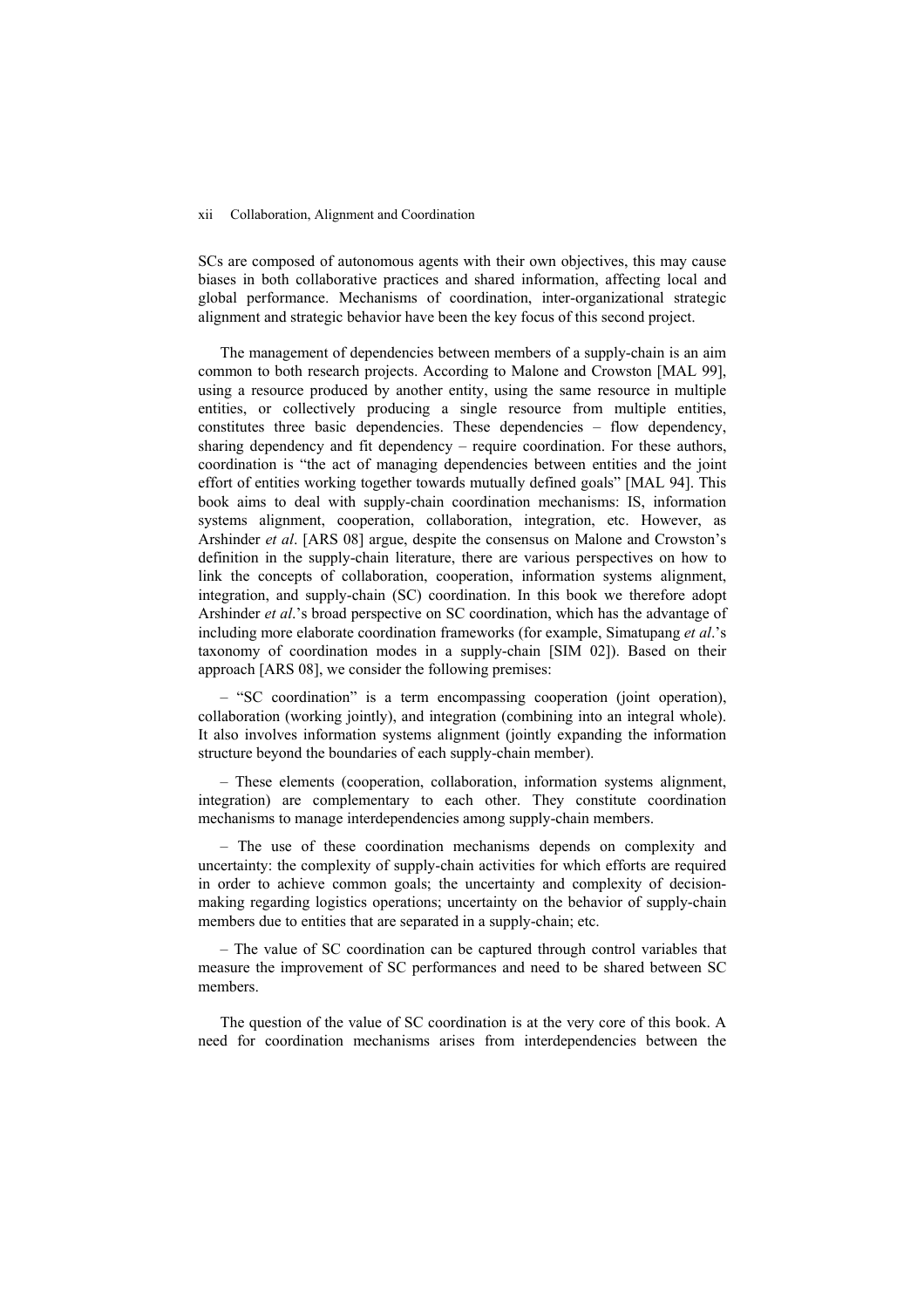activities of SC members, and this need differs depending on sources of complexity and uncertainty. This book therefore addresses, from different points of view, the question of the extent to which or the conditions under which these mechanisms positively affect performance. Figure A.1 uses Arshinder *et al*.'s framework to portray the three parts of this book and to highlight the variety of methodologies used.



**Figure A.1** *Synthesis of Parts 1, 2 and 3 of the book*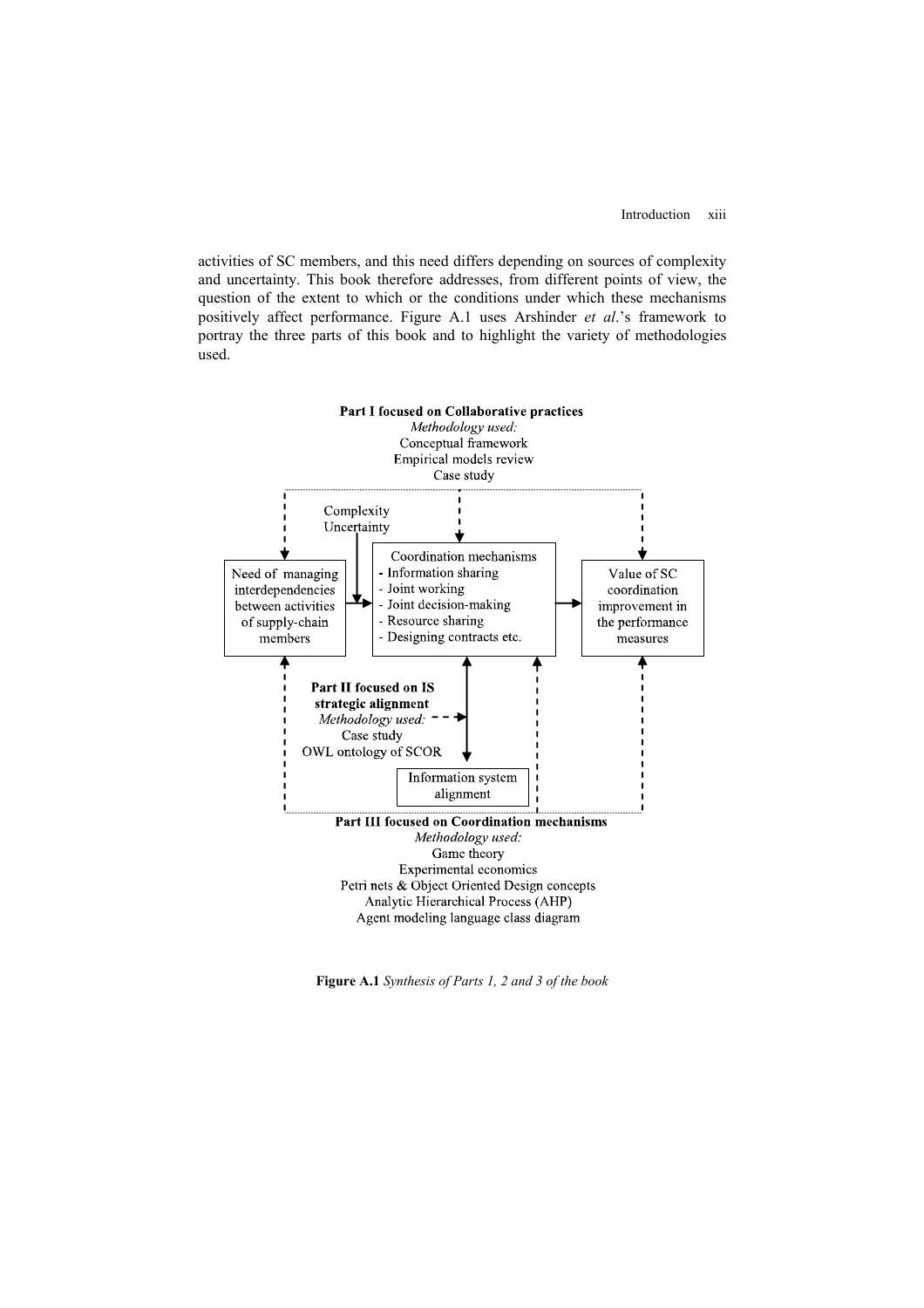# xiv Collaboration, Alignment and Coordination

# **Part I**

The three chapters in Part I of this book focus on the collaborative practices in SCs. By this we mean the practices that enable independent members of the same SC to work jointly to plan and execute operations when they consider that this collaborative effort has an impact on actual performance [SIM 05]. As Whipple and Russell point out, "collaboration is a very broad and encompassing term" [WHI 07]. Therefore, Part 1 does not address the concept of collaboration but only the range of collaborative practices and their relationships to performance. What are these practices? Moreover, since IS is a core practice, what is the nature of the information that can be shared between a focal firm and customers or suppliers? What are the impacts of these practices on SC performance?

Chapter 1 questions the models, called SC collaboration–performance models, which empirically test the effects of collaborative practices on SC performance. Two main questions frame the debate: How can we recognize a model linking SC collaboration and performance? And how can we compare SC collaboration– performance models? These questions start from the problem examined by Ho *et al*. [HO 02] of weaknesses in empirical research on the relationship between SC management practices and performance.

Discussing SC collaboration–performance models in light of Ho *et al*.'s recommendations, the authors propose two research directions. First, according to [HO 02], they clarify the meaning of the "SC collaboration" construct, i.e. the range of collaborative practices likely to be used for the definition of its measurement scale. From existing categorizations of collaborative practices, they propose a framework that highlights types of collaborative practices prioritized according to the organizational and decision-making levels committed in the relationship. Second, taking the SC collaboration–performance model as a unit of analysis, the authors widen Ho *et al*.'s analysis of the modeling approaches by using the concept of "fit" (fit as moderation, fit as mediation, fit as matching, fit as co-variation, fit as gestalts, and fit as profile deviation) as developed by Venkatraman [VEN 89]. They show the relevance of these functional forms of "fit" for describing and categorizing the modeling approaches of SC collaboration–performance models. They then use this categorization in a systematic review of empirical papers referring explicitly to the relationship between collaborative practices and performance. This review also proves that it is possible to extend Venkatraman's complexity scale of "fit" models to the SC collaboration–performance models. A so-called contingency chart emerges, that allows us to compare SC collaboration–performance models in two dimensions: the complexity of laws of relations between the model variables, and the level of organizational commitment in collaboration that the SC collaboration construct reflects.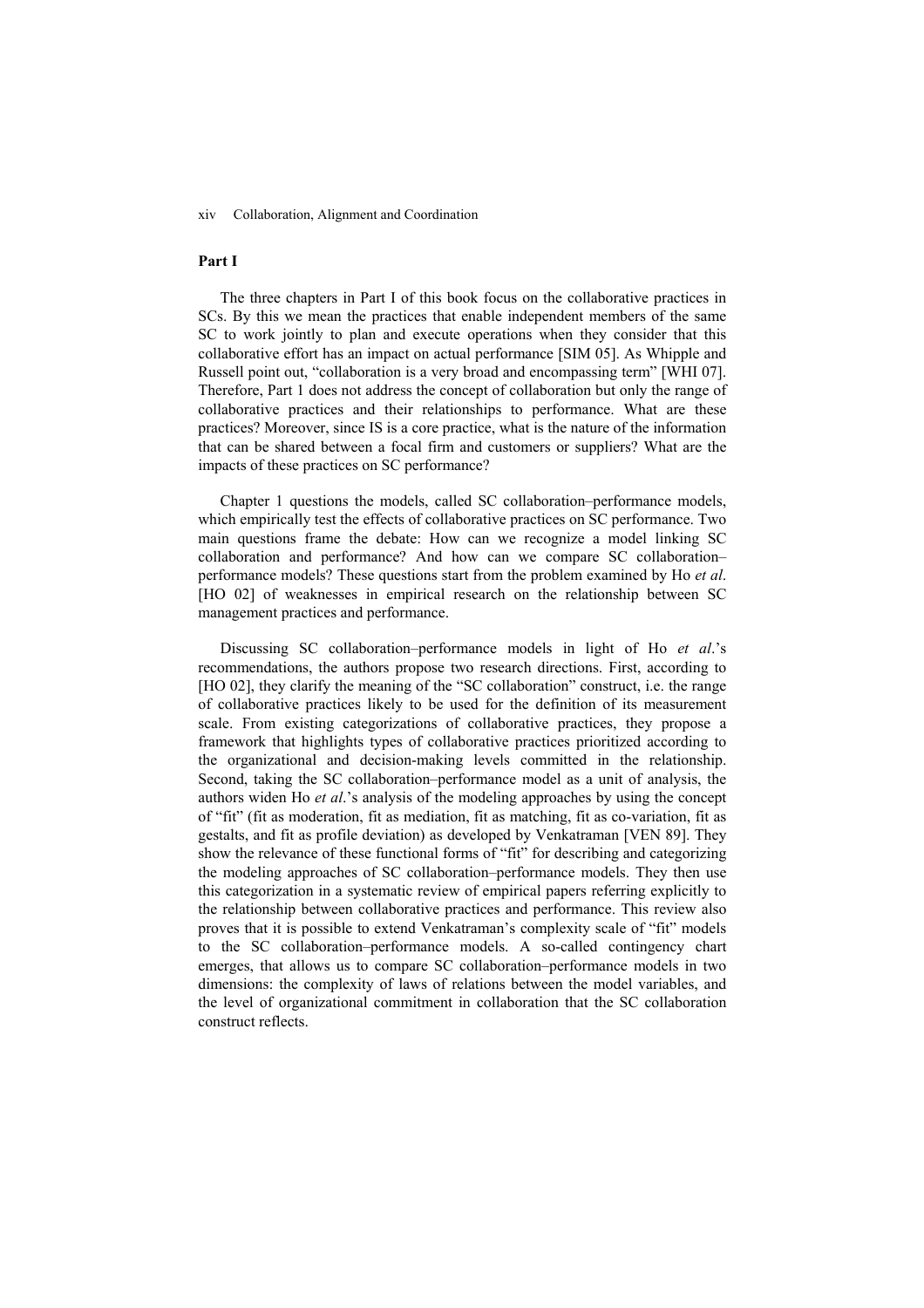#### Introduction xv

Chapter 2 focuses on information-sharing practices. The authors adopt the point of view of a focal firm that has several suppliers and several customers, and that seeks to qualify its organizational configuration (context, strategic objectives and organizational capabilities) and its downstream and upstream information-sharing practices (nature of shared information and exchange mechanism). The framework enables managers of the focal firm to study the conditions and impact of IS and collaborative processes on the functioning and dynamics of each entity in a supply chain. This questioning framework is structured on four levels (theoretical constructs, empirical constructs, attributes, and questions). This in turn is based on two main theoretical constructs, organization configuration and information-sharing practice. The theoretical construct "organization configuration" is composed of three empirical constructs that qualify the internal and external environment and objectives, the product offering, and the SC configuration. The theoretical construct "information-sharing practice" considers six categories of information to be shared, both downstream and upstream and, for each category, the direction of the sharing, either from the focal firm to the partner (supplier or customer), or from the partner to the focal firm. Each type of shared information is qualified by content (level of aggregation, business departments concerned by its use, application component that records it and perceived impact on the performance). It is also qualified by the process that characterizes the exchange (temporal characteristics, origin of the exchange, application component from which the information is extracted, communication technology used for the exchange, and contracting parameters). In conclusion, the authors present two analyses based on this questioning framework and drawn from enquiries conducted within the COPILOTES and COPILOTES2 projects.

Nowadays, companies increasingly face the need to evaluate the impact of their SC management practices, not only for their regular stakeholders (shareholders, employees, suppliers and customers), but also for the external stakeholders representing "civil society", like local residents, non-governmental organizations, customer associations, etc. Consequently, the evaluation system must integrate performance assessment on the economy, environment and society in order to highlight the interactions between these three dimensions. Chapter 3 addresses this issue by considering collaborative practices and sustainable practices together. For this purpose, the authors work in three stages:

– First, they propose a generalized model of industrial performance, encompassing three dimensions: economic, environmental and social. The economic performance is analyzed in terms of five criteria (responsiveness, reliability, flexibility, quality and financial) and the indicators are classified according to their application area (upstream, downstream or transverse) and their orientation (customer *versus* business). Based on the literature, the environmental criteria cover five areas (environmental management, resource management, pollution, danger and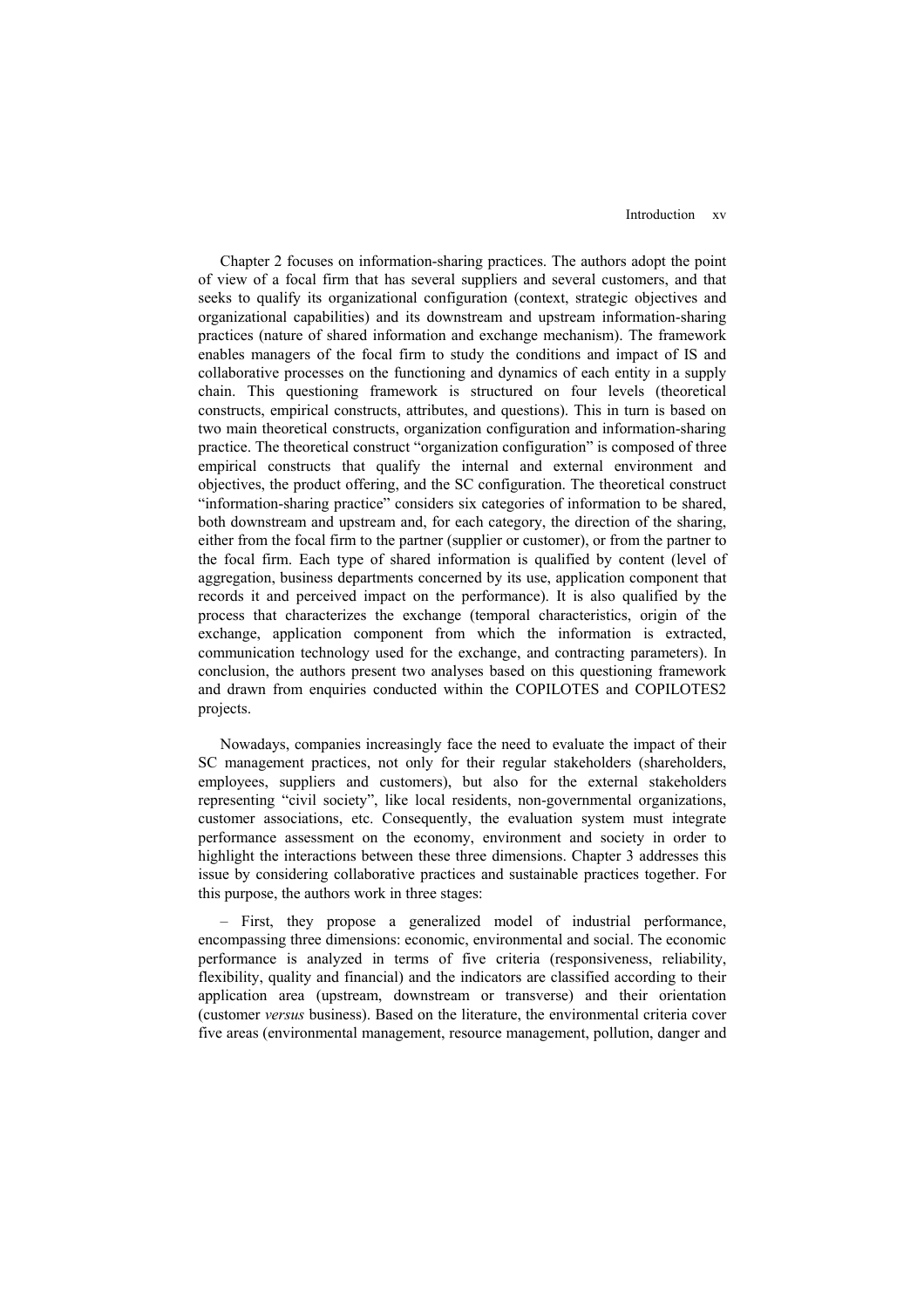# xvi Collaboration, Alignment and Coordination

natural environment) and the social criteria another five areas (working conditions, human rights, societal commitments, customers and good business practices).

– In the second stage, the authors build two tools: the first one characterizes the collaborative practices and the second one the sustainable practices of a company. In both models, a practice refers to a well-identified process and is characterized by a degree on a maturity scale and a decisional level where the practice is engaged. In addition, the collaborative practice model integrates a third dimension to take into account a behavior (proactive *versus* reactive) of the company in the use of collaborative practice.

– In the third stage, the authors propose a two-step approach to identify existing correlations between collaborative effort and economic performance, and then to analyze existing relationships between performance and sustainable practices. An application of this approach to the analysis of environmental impacts concludes the chapter.

#### **Part II**

Part II emphasizes the inter-organizational alignment between business and information systems at strategic and operational level. According to Henderson *et al.*'s strategic alignment model (SAM) [HEN 93], companies continuously make coalignments between four domains (business strategy, IT strategy, organization, and IT infrastructure) in order to optimize their performance. However, SC coordination implies the extension of this alignment to the inter-organizational level. How can this alignment be achieved? Part II considers this question from two different perspectives.

Chapter 4 looks at how companies embedded in the same SCs adapt their information systems to reach their strategic goals in respect of their suppliers and customers. The main idea of the chapter is to extend the SAM to the interorganizational level. The authors use this extended framework as a heuristic device to question the inter-organizational alignment and to better understand the factors and connection modes that companies can set up to operationalize their alignment. The methodology used is a single case study that describes the dynamics of alignments occurring in a jewelry SC during a radio frequency identification (RFID) implementation project between a middle-sized retailer and its supplier, a logistics service provider. The case study describes the project from 2006 to 2009 highlighting the main participants, their expectations, the physical processes and their transformations during the project, the information flows, and the IT infrastructure that supports it. For the analysis of RFID implementation, the authors adapted and completed an existing framework and plotted a map that emphasizes the different routes of intra- and inter-organizational strategic alignments. This analysis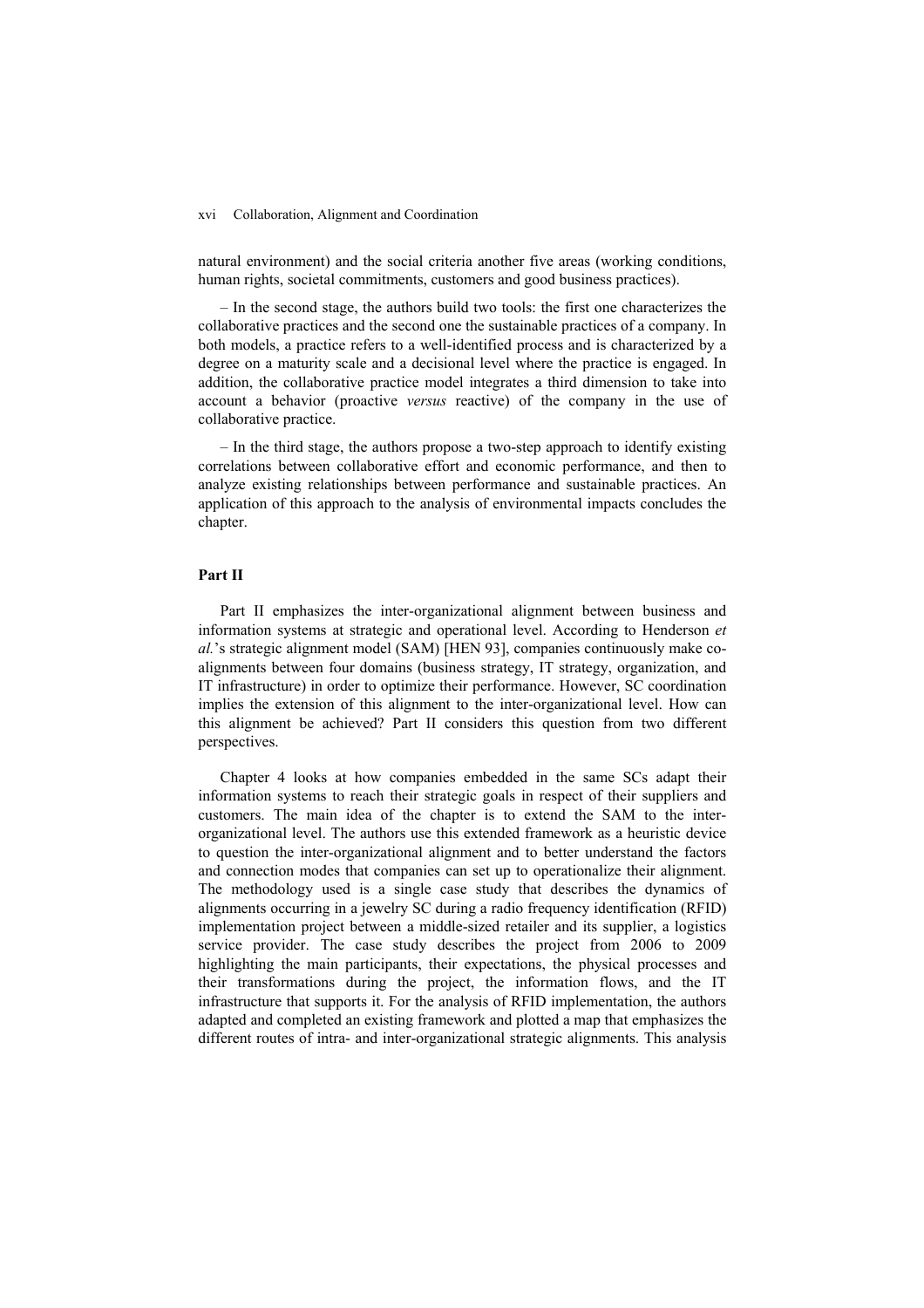highlighted three characteristics of the complexity of inter-organizational alignment. First, several alignments, and not only one strategic alignment, progressively take place during the implementation project. Second, these alignments have to cross the classical horizontal SC associated with the product and the vertical SC related to the RFID tags. Finally, this study shows the interactions between different types of alignment in the SC, with each intra-organizational alignment affecting the other intra-organizational alignments of partners in the same SC.

Chapter 5 also addresses the question of inter-organizational alignment, but at a finely detailed level. The authors refer to the SAM by considering that alignment of knowledge is a central focus for strategic alignment because knowledge on information systems is represented in a variety of ways (databases or collections of documents, emails and XML schemas, etc.). Therefore, at an abstract level, the interoperability and cooperation of information systems require mechanisms that ensure a *semantic integration*, i.e. mechanisms that allow for comparison and recognition of the resemblances and differences between the various concepts treated. The concept of ontology is a way to meet this challenge of knowledge interoperability. Ontology may be defined as "a formal explicit specification of a shared conceptualization" and the purpose of this chapter is to study how the transmission of information in ontologies facilitates collaboration in a SC. The solution developed by the authors consists in using the well-known SCOR model. This model provides a terminology and standardized processes enabling a general description of SCs and their translation into process maps, as well as a transformation of the textual model of the SCOR model into ontology.

# **Part III**

Part III of this book pays particular attention to the question of coordination between members of the same SC. SC are distributed decision systems with local and autonomous decision makers, so SC coordination is a "pattern of decisionmaking and communication among a set of actors who perform tasks to achieve a goal" [MAL 97]. The usual goal of coordination is to reduce overall SC costs and to share the savings or the individual participants' benefits [SIM 00]. In other words, SC performances are directly linked to the coordination mechanisms used. In Part III, five chapters analyze the impacts of different coordination mechanisms – such as information-sharing processes – on performance and/or the determinants of these mechanisms that allow for increasing performance, such as trust or risk-aversion attitudes.

In Chapter 6, the coordination mechanism analyzed concerns the sharing of information about demand forecasts in a two-echelon supply chain (a retailer and a supplier). Using a strategic modeling approach, i.e. game theory, the first objective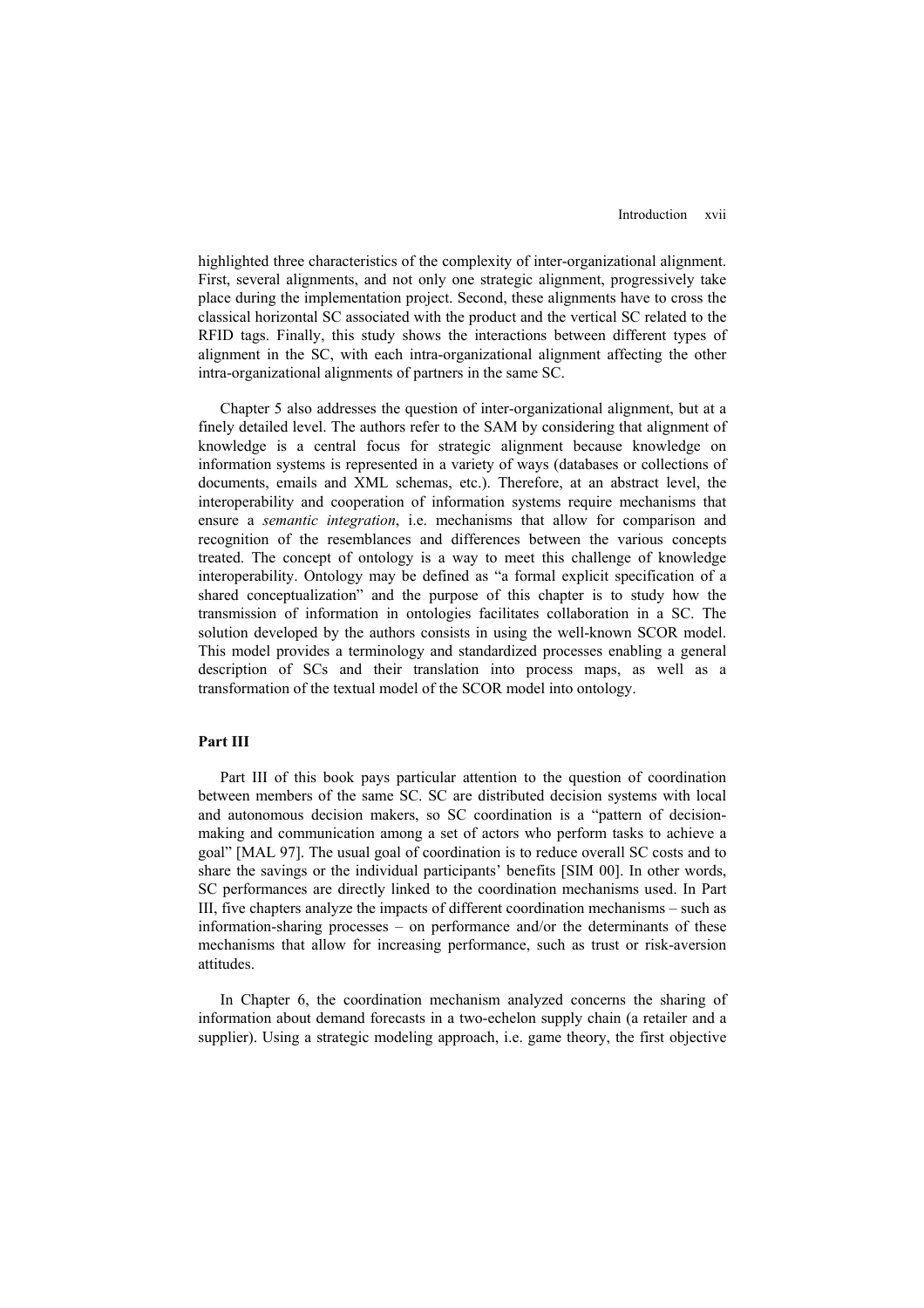# xviii Collaboration, Alignment and Coordination

of this chapter is to analyze SC managers' decision-making in order to assess their potential impacts on the local performance of each participant, as well as on the overall performance of the SC. Game theory offers insights enabling us to anticipate the behavior of rational participants when confronted with conflicting situations, or with cooperative or power relationships, in a context of IS. The participants' different strategies are defined according to this analytical approach, and Nash equilibriums are determined according to the actors' rational optimizing behavior. An example of a strategy is whether or not to send a truthful forecast (for the retailer) and whether or not to trust the retailer's forecast (for the supplier).

A second added value of this chapter consists of highlighting the strong complementarity between the analytical approach and behavioral game theory, i.e. a theory of strategic interactions that is rooted in real human behaviors. Using experimental economics methodology, this chapter aims to go beyond theoretical conclusions by experimentally studying the real behaviors of strategic interactions among participants. Here, the scientific challenge consists:

(i) of testing and assessing a model in a controlled environment; but also

(ii) of identifying typical patterns of human behavior in a given context, which could introduce some innovations into the theoretical models in use.

Our results show that subjects do not follow the theoretical predictions: retailers try to induce suppliers to produce more than the optimal level corresponding to a low demand on the final market, and suppliers do not trust the forecasts transmitted by their retailer. These results open new perspectives on dynamic strategies that evolve over time, and emphasize the need to change the hypotheses used in the analytical models. They also highlight the need to represent in more detail the trust/confidence mechanisms among participants, so that potential behaviors can be differentiated by considering relationship factors.

Firms in modern SCs seek to increase their competitive edge by employing new strategies such as re-centering some of their activities by outsourcing, so their vulnerabilities tend to increase, especially in the current, uncertain environment. Chapter 7 takes into account the operational risks induced by these strategies and introduces a particular coordination mechanism among SC partners as a riskmitigation action in supply chains, i.e. a supplier selection mechanism to enhance the purchasing policy of the manufacturer.

Based on a global model of a SC with several suppliers and one manufacturer, the authors show how coordination among SC partners can be used as a global mitigation action to reduce a set of SC risks. Examples of such risks include demand fluctuations and uncertainties in the supplier's production capacities impacting inventory levels, backorder costs, and demand fill rate as quality of service. The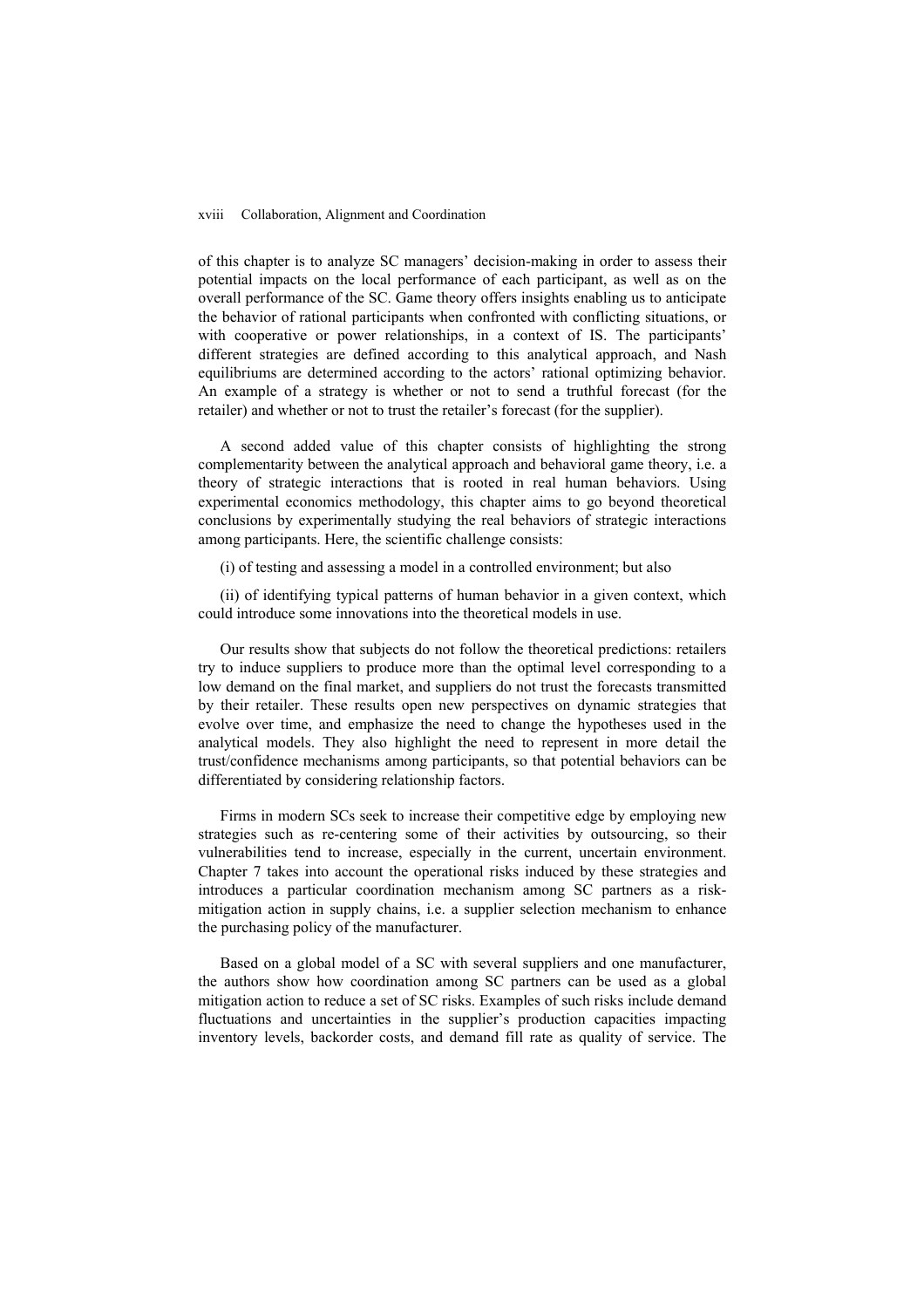coordination mechanism studied here is based on an iterative procedure for supplier selection, while the Analytic Hierarchy Process (AHP) method is used to take several criteria (costs, quality and lead time) into account inside the supplier selection mechanism. For modeling and simulation purposes, the petri net and object oriented design framework are used. In fact, this framework is generic enough to easily integrate intra- or inter-partner mitigation actions as well as the individual behavior of each SC partner. The simulations performed with this coordination model show that it is able to keep the total cost of the system and the back-order cost of the manufacturer low even when the uncertainties increase. Moreover, the coordination mechanism is able to reach high demand fill rates (calculated as the fraction of demand immediately filled by the inventory on hand), even for high uncertainties. The use of the coordination mechanism can improve the fill rate by more than 5% when compared to a model without a coordination mechanism. Now that the framework is set, other criteria and coordination mechanisms can be implemented and tested to measure how these mechanisms contribute to reducing the level of risks in SCs.

Chapter 8 is a joint effort by researchers in management and computer scientists towards an understanding of the role and the impacts of trust in SC. It explores the loop between the strengthening or weakening of trust and the effect of this trust on the performance of SCs. Trust is considered a necessary antecedent of information sharing in SCs, where information sharing has always been seen as beneficial, i.e. reducing costs, improving service levels and reducing lead times and stock-outs.

After an exhaustive literature review on trust in organizational and interorganizational relationships, this chapter presents a trust model based on 15 criteria, with measurement scales, in order to elaborate an aggregated criterion of trust in a SC relationship and to analyze the links between this trust's criteria, IS and the potentially increased performance of the SC.

Based on this model of trust, a simulation model based on a multi-agent architecture is proposed in order to evaluate the performance of a supply chain, taking into account the level of trust between participants in the chain. This simulation will make the connection between level of trust and level of performance by analyzing IS between the companies (the type of information shared depends on the level of trust and trustworthiness of behavior between the partners). The trust simulation model is validated with a case study, the MIT beer game, which is an example of SC management that has attracted much attention from academic researchers. Multiple rounds of experiments are conducted with different scenarios, focusing on the "behaviors of trust" of agents in the SC. The main finding is that, in a SC, the level of trust directly affects the level and quality of IS, which improves performance by reducing lead time and enabling companies to anticipate variations in market demand.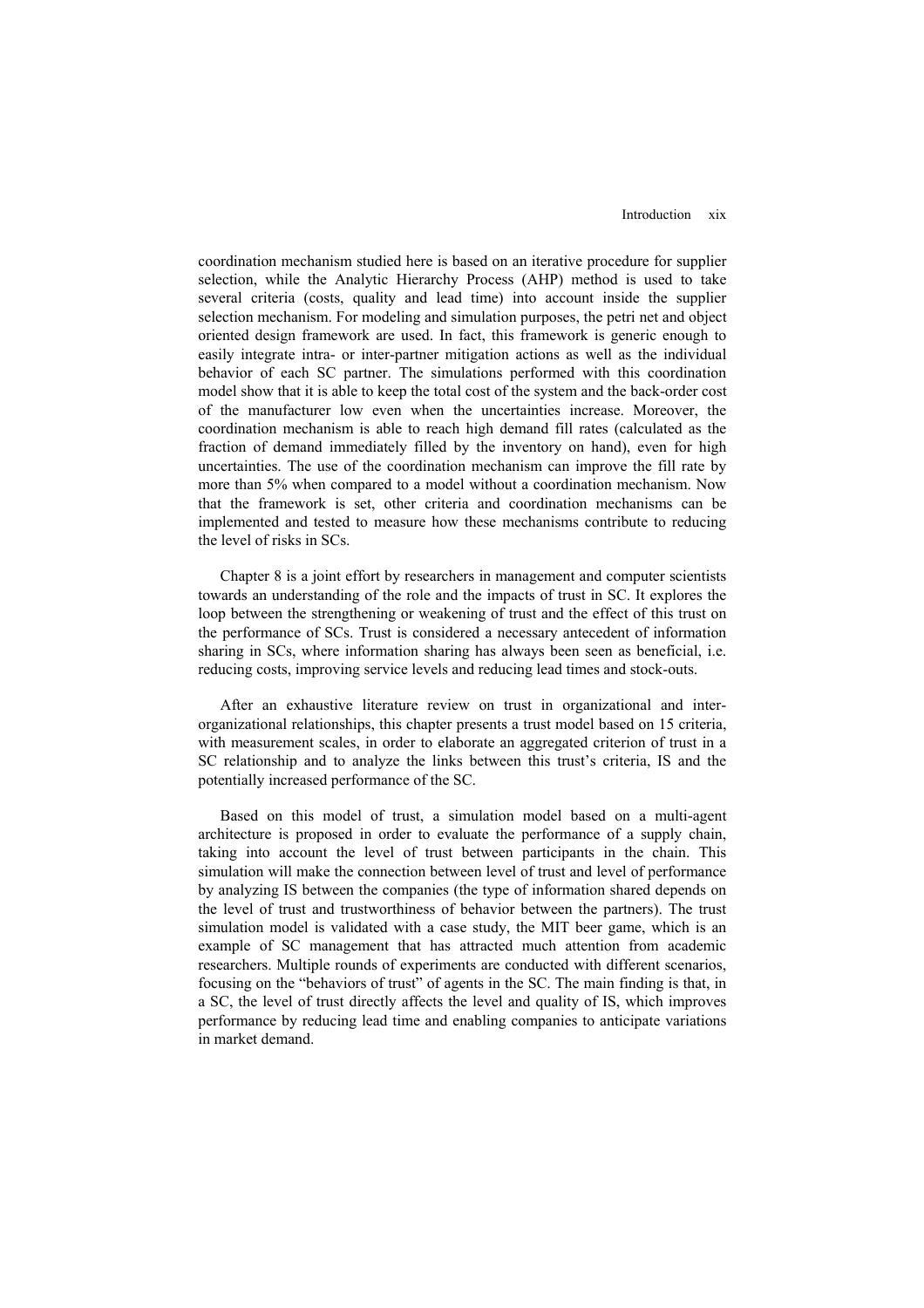# xx Collaboration, Alignment and Coordination

In the current competitive market context, companies should increase their reactivity through collaboration with the other members of their SC. This collaboration usually involves IS among the members of the SC. Several kinds of information may be shared. Basically, upstream information (lead time, supplier capacities, etc.) is distinguished from downstream information (demand, demand forecasts, etc.) and IS may concern both of information types.

Chapter 9 studies the impact of lead time IS (i.e. upstream) and demand IS (i.e. downstream) in three different SC contexts. The impact of both lead time IS and centralized decision-making is investigated for the first two SCs (one SC with stock in the distribution centre, another without). For the third SC, replenishment policies with three different levels of demand IS (no IS, slow IS and instantaneous IS) are compared. In the first two studies, a warehouse storing products in order to deliver them to several retailers is considered. The various scenarios considered allow us to conclude that lead time IS has considerable impacts in all the cases studied. This kind of IS positively or negatively affects the performance, depending mainly on the type of behavior of the end customer (backorder, i.e. patient customer, or stock-out, i.e. the customer does not come back). It is also affected by the cost of stock-outs, the number of retailers and the type of lead time. Moreover, final demand IS does not always incur savings since it may also require lead time IS. In other words, final demand IS only has a positive impact when the lead time information is also shared. In the third SC context, three replenishment policies, where two of them use downstream IS, are compared: optimization without IS, point-to-point IS and instantaneous IS.

Coordination in SCs also concerns the individual strategic decision on what ordering strategy to use. Indeed, every order placed by a firm not only depends on the firm's state (e.g. inventory level, products currently shipped from suppliers, etc.) and replenishment policy, but also on the state and ordering policy of its clients and suppliers. Strategic decisions on what ordering strategy to use must therefore take account not only of the internal constraints of the company, but also of the constraints imposed by the rest of the SC.

In Chapter 10, the coordination of replenishment policies in a SC is analyzed using game theory, which allows for the study of decisions made by companies when they take other companies' decisions into account. More particularly, the strategic decisions are the three replenishment policies analyzed in Chapter 9. In this setting, the interactions between the replenishment policies of two firms can be analyzed as a non-cooperative static game in which the strategic decisions of companies affect each company's payoff. The nine combinations (i.e. 3<sup>2</sup>) combinations of the three policies) are numerically simulated and evaluated in terms of average inventory and backorder costs.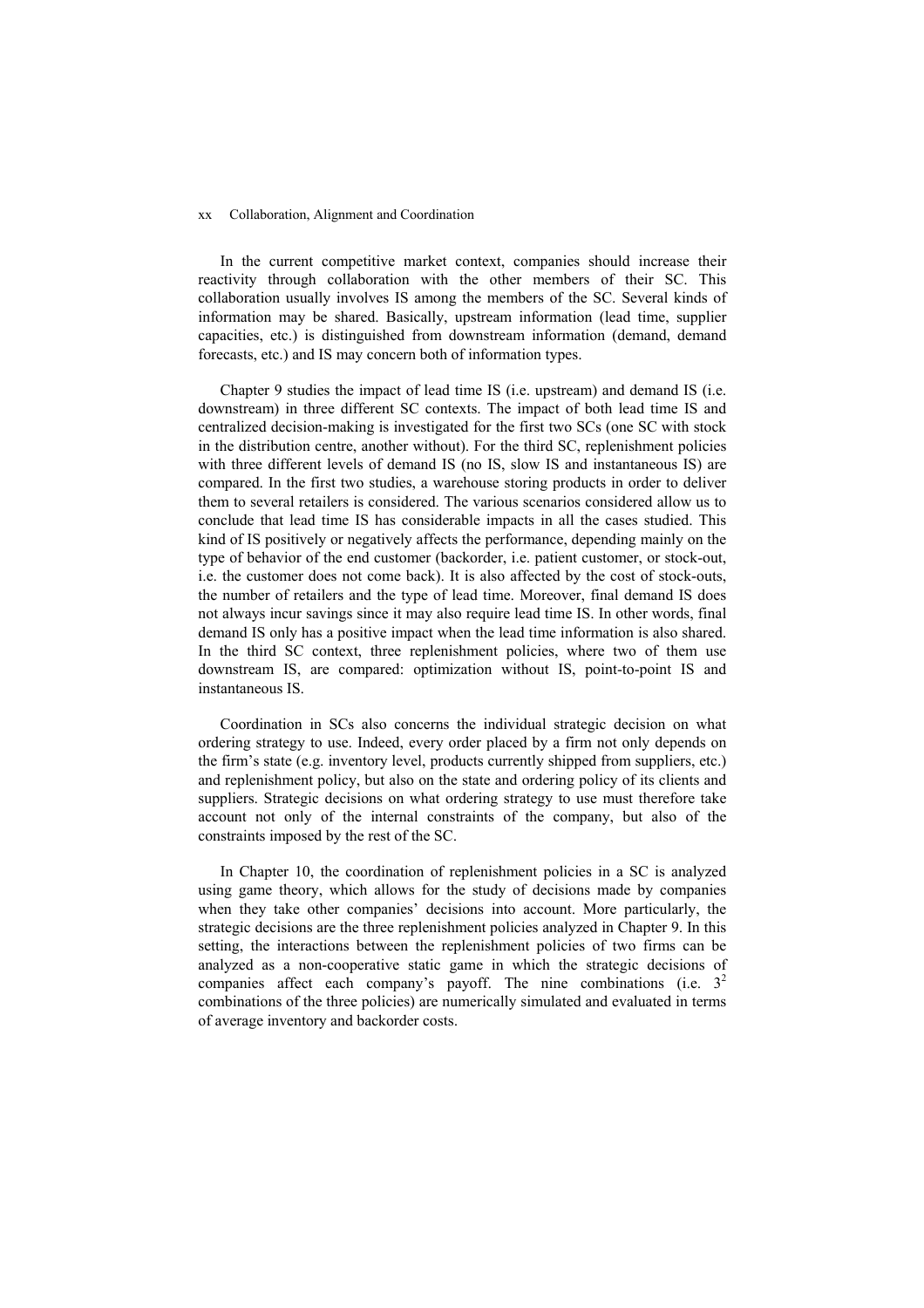In addition to using game theory to study the multiple effects of the choices made by the different companies, this chapter investigates the impact of two parameters of these companies that may also impact on their choice of a replenishment policy. These parameters are the corporate decision makers' attitude towards risk and the importance given by these decision-makers to the service delivered to their clients. These two parameters are integrated into an original decision criterion, which takes the risk of loss into account.

The main results of this chapter show that information sharing (slowly or instantaneously) is not always the best strategy for firms. The specification of a firm's decision criteria – which account for the performances of joint strategies in terms of inventory holding, backorder costs, and their strategic behaviors supported by game theory tools – shows that firms benefit from information sharing in real time only when market demand is weakly volatile.

#### **Acknowledgments**

We thank Liz Libbrecht for the quality of her proof-reading. Her reactivity and diligence have largely contributed to the accomplishment of this book. Special thanks also to Daniel Brissaud, Head of the Cluster GOSPI (Rhône-Alps Region, France), which supported the project this book is based on.

# **Bibliography**

- [GRU 95] GRUBER T.R., "Toward principles for the design of ontologies used for knowledge sharing", *International Journal of Human Computer Studies*, vol. 43, no. 5, 1995, pp. 907- 928.
- [HEN 93] HENDERSON J.C., VENKATRAMAN N., "Strategic alignment: leveraging information technology for transforming organizations", *IBM Systems Journal*, vol. 38, no. 2/3, 1993, pp. 472-484.
- [HO 02] HO D.C.K., AU K.F., NEWTON E., "Empirical research on supply chain management: a critical review and recommendations", *International Journal of Production Research*, vol. 40, no. 17, 2002, pp. 4415-4430.
- [MAL 94] MALONE T. W., CROWSTON K., "The interdisciplinary study of coordination", *ACM Computing Surveys*, vol. 26, no. 1, pp. 87-120.
- [MAL 99] MALONE T., CROWSTON K, LEE J., PENTLAND B., DELLAROCAS C., WYNER G., QUIMBY J., OSBORN C., BERNSTEIN A., HERMAN G., KLEIN M., O'DONNELL E., "Tools for inventing organizations: Toward a handbook of organizational processes", *Management Science*, vol. 45, no. 3, 1999, pp. 425-443.